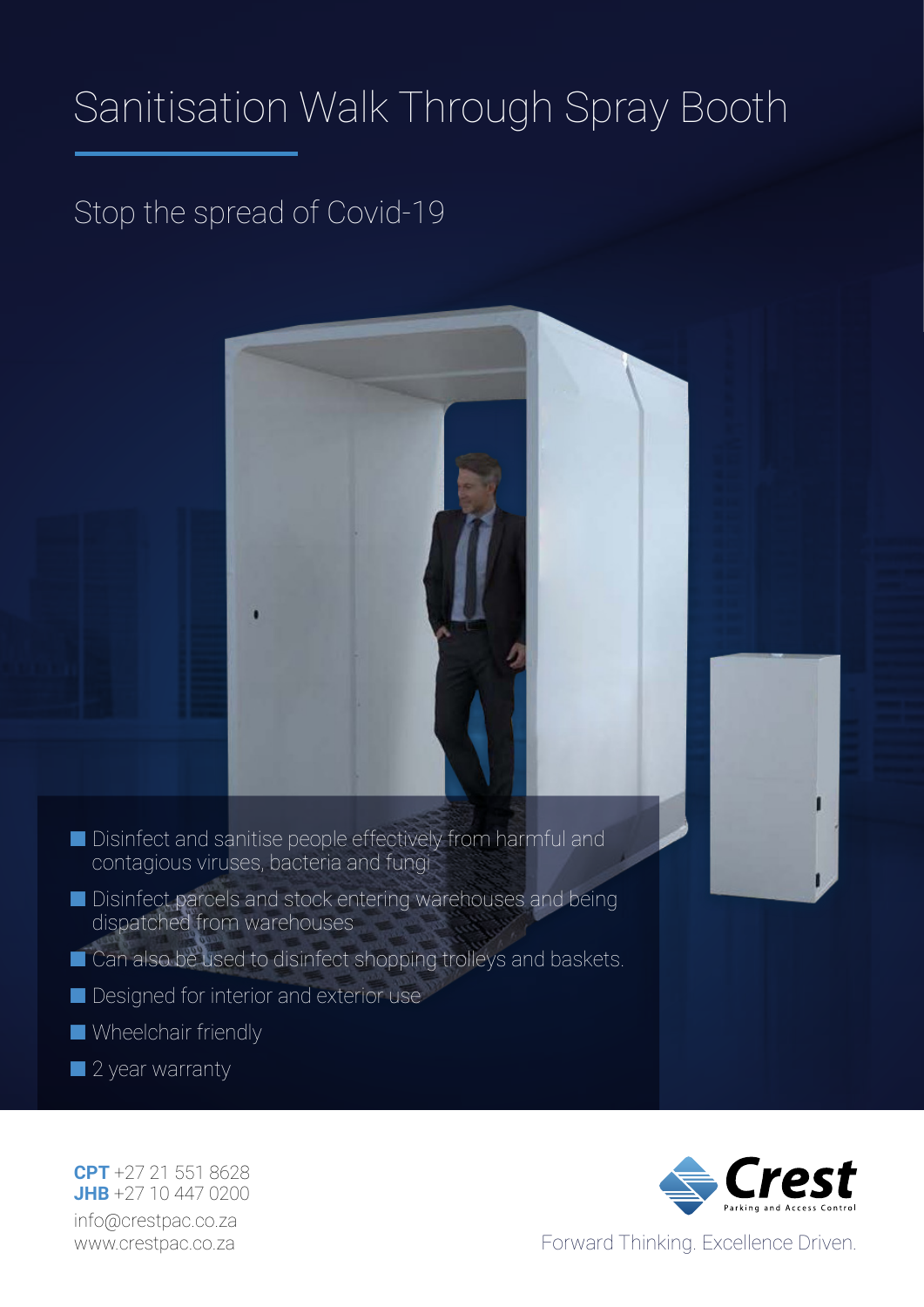## Sanitisation Walk Through Spray Booth



## APPLICATION

- Shopping malls
- Supermarkets
- Offices
- Schools
- Banks
- Hospitals
- Mines
- Commercial/Industrial use



### FEATURES

- Stand alone unit, portable with adjustable feet. Can be fitted with Castor Wheels.
- Complete with on/off durable, non slip, tread plate ramp.
- Fully automated, triggered by Infra Red Beam.
- Adjustable spray time.
- Adjustable flow rate.
- Non slip tread plate floor with built in drip tray.
- Wide opening for easy access with trolleys, wheelchairs and prams.
- $\blacksquare$  Tank Capacity: Standard 260L can be upgraded.
- High quality 220v pump with stainless steel casing. Low noise level.
- Pump automatically circulates the chemicals to ensure that there are no sediments at the bottom of the tank, especially when system is standing idle.
- The system automatically mixes the chemicals in the tank, no need to mix manually.
- Low voltage, LED light will light up when sanitisation is in progress.

### DISINFECTANT SOLUTION

- 100% natural & does not contain any hazardous or toxic chemicals like alcohol, QUATS or chlorine .
- SABS, EPA, NRCS approved.
- Safe for clothing, skin and other materials.
- Disinfects body, shoes & clothes
- Full specification available on request.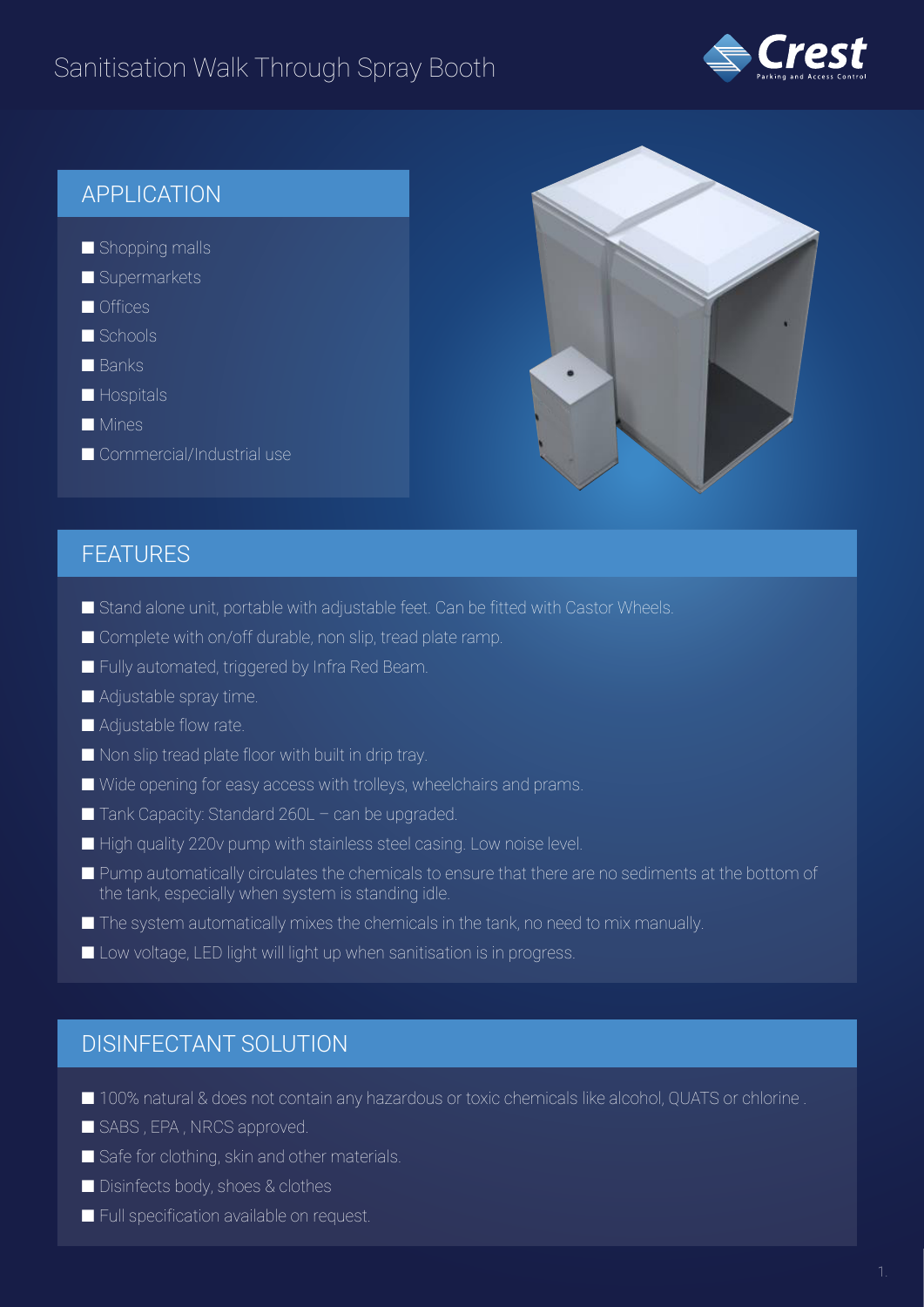## Sanitisation Walk Through Spray Booth



## **CONFIGURATION**

#### ■ **Spray Booth available in two sizes:**

#### ■ **Human Application**

 Spray Booth opening  $(W) = 1.2$ m (H) x 2.2m (L) x 2.1m excluding ramps. With ramps = 4m

#### ■ **Goods/Trolleys Application**

 Spray Booth opening  $(W) = 1.4m$  (H) x 2.2m (L) x 2.1m excluding ramps. With ramps = 4m Roller Conveyors = 4m

#### ■ **Access Ramps**

 (L) 950 mm x (W) 1.2m, ensuring a user friendly approach angle especially for wheel chairs, mobile scooters, trolleys, bicycles. The ramp is manufactured from durable non-slip tread plate.

- Sanitisation Walk Through Spray Booth is manufactured from mild steel powder coated. Stainless steel available on request.
- Innovative design allows for unit to be flat packed for economical transportation, easy access through confined spaces and quick assembly.

#### ■ **Spray Booth consists of 2 components:**

- Sanitisation Walk Through Spray Booth
- Pump and Tank on Stand tank is connected to the Sanitisation Walk Through Spray Booth by means of a high quality quick release mechanism. Depending on application, tank size can be changed for bigger volume. Standard unit is supplied with a 260L Tank.

#### ■ **Pump**

- 220V AC, 50 kHz, 75W Standard. Options available: 110V AC / 12V battery back up / solar operating system is available on request.
- Stainless steel casing, low noise level.
- $\blacksquare$  Operating Pressure is between 3.5 5 bar depending on application.
- Flow rate is fully adjustable which is required on various environmental conditions, like variable temperature changes.
- Suitable to produce Fog and fine atomised mist to ensure the most effective and efficient use of the disinfectant.
- Fogging is the most effective way to apply the Disinfectant Solution without feeling drenched with the solution.
- System has an inline filter to prevent particles from blocking the nozzles.
- The pump produces a constant pressure through all the nozzles during the disinfection cycle from start to finish.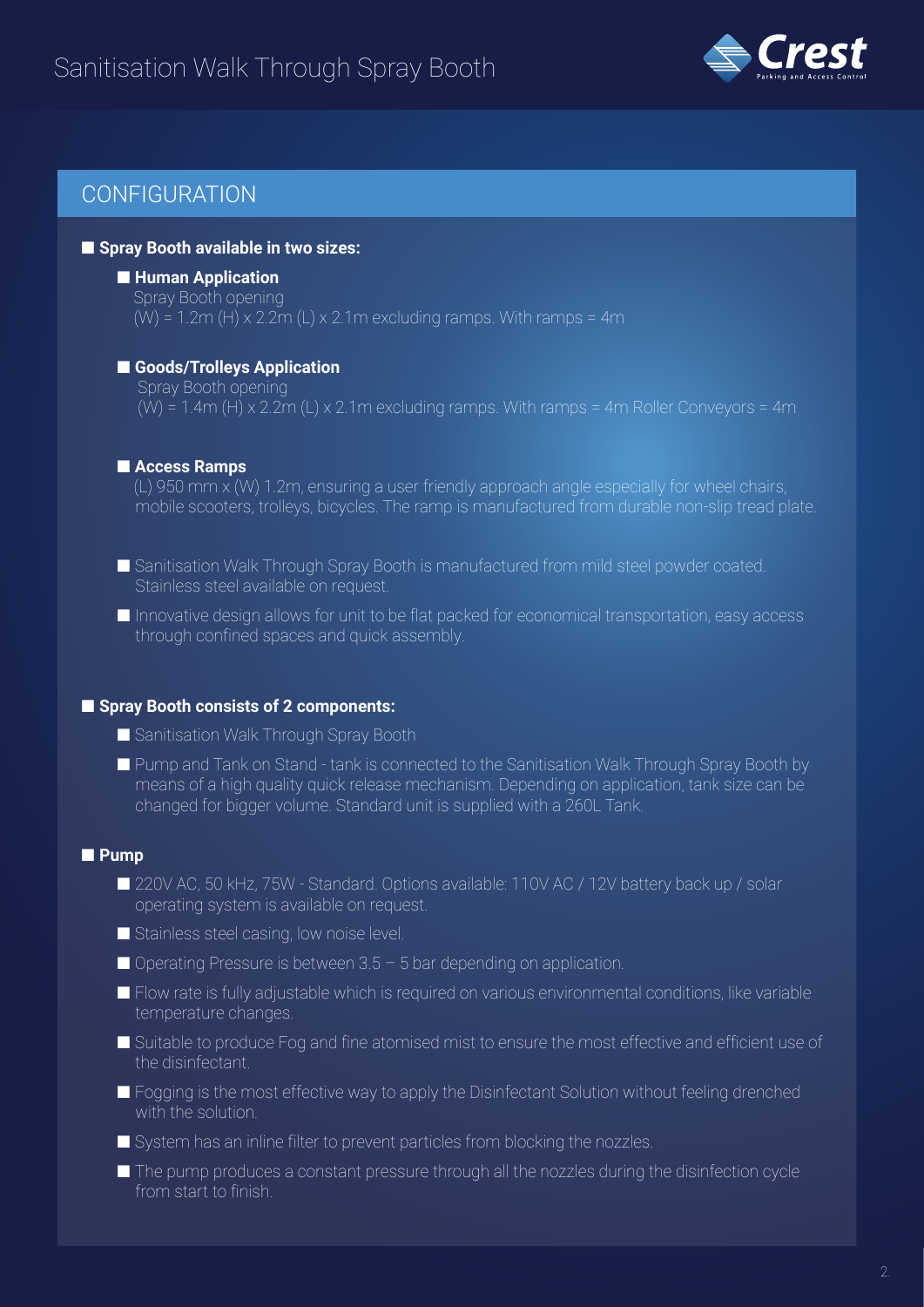

## CONFIGURATION (continued)

- Pump automatically circulates the chemicals to ensure that there are no sediments at the bottom of the tank, especially when system is standing idle. This is a very important feature to have to keep the concentration level of the disinfectant solution consistent at all times. Without this feature the chemical concentration will be stronger at the bottom of the tank in comparison with the chemical at the top of the tank.
- $\blacksquare$  The system automatically mixes the chemicals in the tank, no need to mix manually.

#### ■ **Nozzles**

- Suitable for Fogging and Misting.
- All nozzles operate with the same pressure dispensing equal amount of disinfectant in the spray booth.
- $\blacksquare$  The nozzles have a shut down valve that stops the nozzles from dripping after dispensing disinfectant solution.
- Nozzles can be removed with ease for cleaning, when required.
- $\blacksquare$  Flow rate adjustable from 3.5 5 bars.

| <b>NOZZLE</b>    | <b>FLOW</b>               | <b>FLOW</b>               | <b>SPRAY</b> | <b>ML PER</b>    | 25L SPRAY=<br><b>R1000</b>      | $260L = R10 400$                | <b>COST</b>        | <b>260L</b>                 |
|------------------|---------------------------|---------------------------|--------------|------------------|---------------------------------|---------------------------------|--------------------|-----------------------------|
| <b>OPERATING</b> | <b>RATE</b><br><b>PER</b> | <b>RATE</b><br><b>PER</b> | <b>TIME</b>  | <b>SPRAY</b>     | NO. OF                          | NO. OF                          | <b>PER</b>         | <b>TANK</b>                 |
| <b>PRESSUE</b>   | <b>MINUTE</b>             | <b>SECOND</b>             |              | <b>SESSION</b>   | <b>PEOPLE</b><br><b>SPRAYED</b> | <b>PEOPLE</b><br><b>SPRAYED</b> | <b>APPLICATION</b> | <b>SPRAY</b><br><b>TIME</b> |
| 3.5 Bar          | 510ml                     | 8.5ml                     | 5 sec        | 42.5ml           | 588                             | 6117                            | R <sub>1.70</sub>  | 8.5H                        |
| 4.0 Bar          | 540ml                     | 9ml                       | 5 sec        | 45ml             | 555                             | 5777                            | R <sub>1.80</sub>  | 8H                          |
| 4.5 Bar          | 570ml                     | 9.5ml                     | 5 sec        | 47.5ml           | 526                             | 5473                            | R <sub>1.90</sub>  | 7.5H                        |
| 5 Bar            | 600ml                     | 10 <sub>ml</sub>          | 5 sec        | 50 <sub>ml</sub> | 500                             | 5200                            | R <sub>2.00</sub>  | 7H                          |

The above table is based on 25 L Disinfectant ready to use at a cost of R1000.00. The above is an example



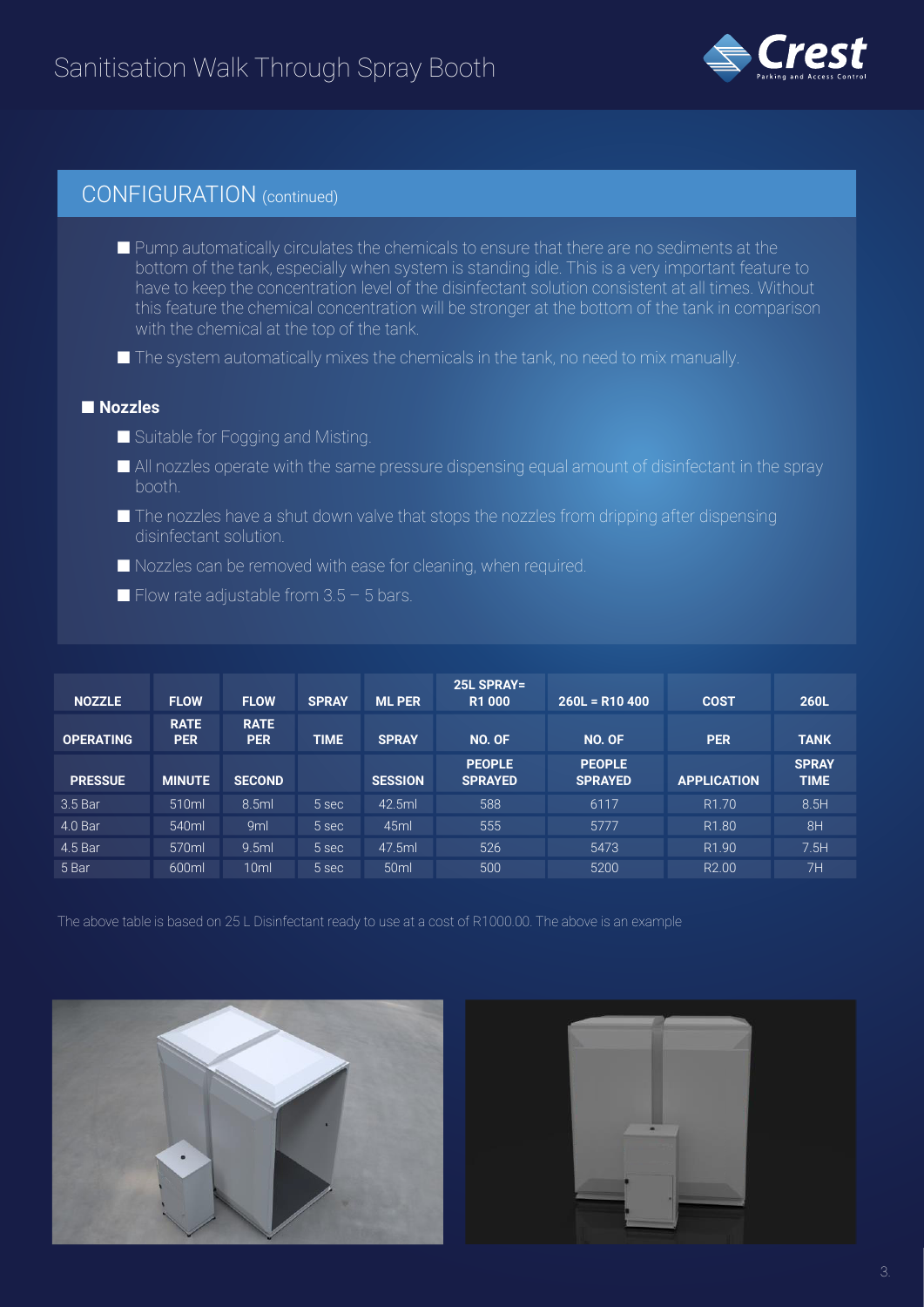

## STANDARD BOOTH DIMENSIONS

#### **Outside**

- $\blacksquare$  Height 2387mm.
- Width 1300mm
- $\blacksquare$  Length 2000mm excl Ramp
- $\blacksquare$  Length 4010mm with Ramp

#### **Tunnel opening**

- $\blacksquare$  Height 2167mm
- $\blacksquare$  Width 1100mm
- $\blacksquare$  Length 2100mm

#### **Pump Stand**

- Height 1000mm
- $\blacksquare$  Width 700mm
- Length 1000mm



### GOODS BOOTH DIMENSIONS

#### **Outside**

- $\blacksquare$  Height 2436mm.
- $\blacksquare$  Width 1550mm
- $\blacksquare$  Length 2000mm excl Ramp
- $\blacksquare$  Length 4010mm with Ramp

#### **Tunnel opening**

- $\blacksquare$  Height 2216mm
- $\blacksquare$  Width 1350mm
- $\blacksquare$  Length 2000mm

#### **Pump Stand**

- Height 1000mm
- $\blacksquare$  Width 700mm
- $\blacksquare$  Length 1000mm